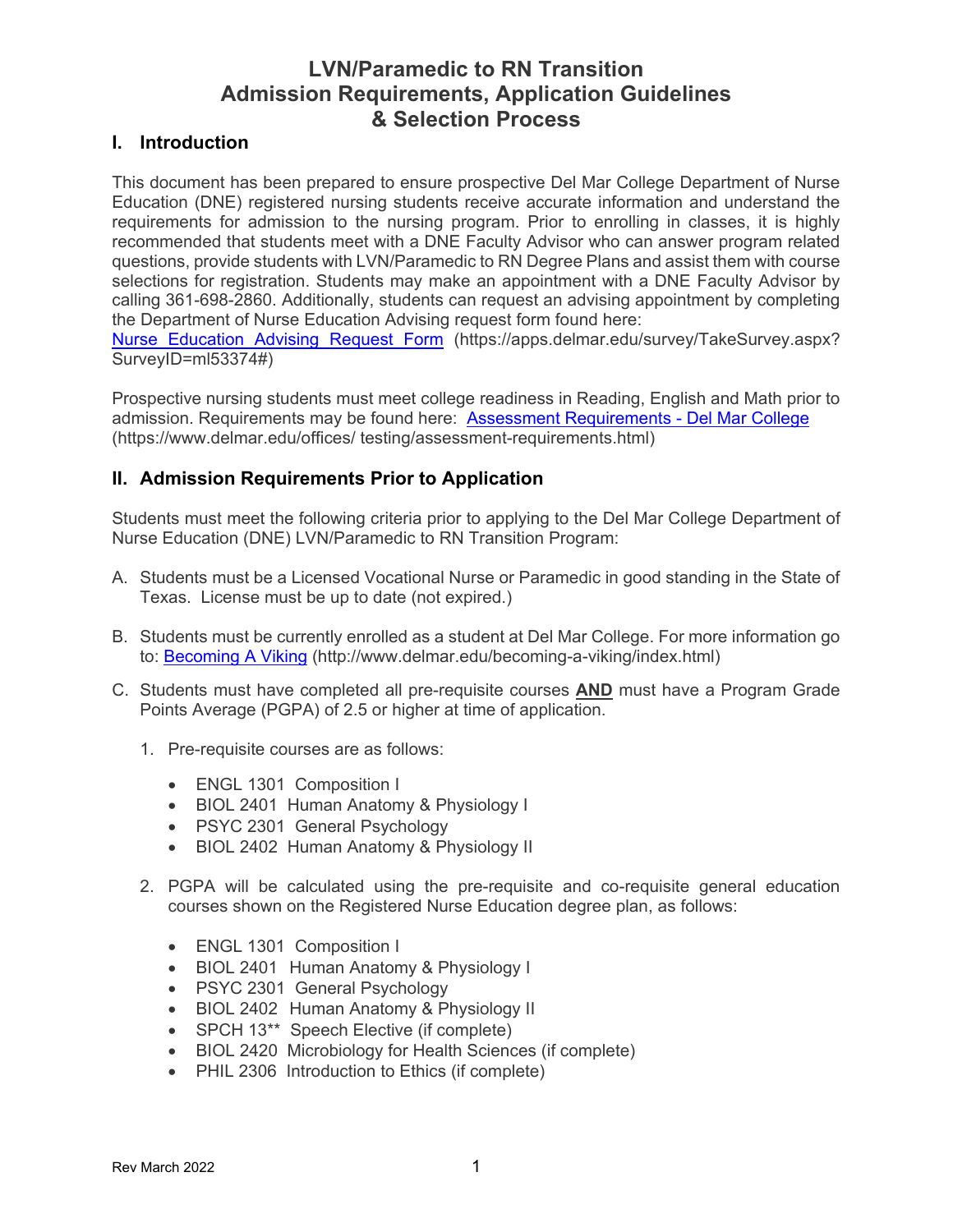Notes:

- a. Effective Spring 2023 admission class, Chemistry will no longer be used in PGPA calculation.
- b. Students must make a grade of C or better in all pre-requisite and co-requisite coursework.
- c. Due to the program's highly selective admission criteria, the most recent grades (not the highest) for all courses are used for admission purposes and in calculation of a student's PGPA.
- d. Completion of co-requisite courses is not required prior to admission. However, if a course has been completed by the student with a grade of C or better, it will be used in the PGPA calculation for admission purposes.
- e. If accepted to the nursing program, students must complete co-requisites before or during the semester they appear on the LVN/Paramedic to RN Transition degree plan. (Speech Elective and Microbiology prior to Level 3; Introduction to Ethics prior to Level 4).
- D. Students must pass the ATI Test of Essential Academic Skills (ATI TEAS) prior to applying to the nursing program. Information regarding the [ATI TEAS](https://www.delmar.edu/degrees/nursing-education/ati-teas.html) can be found here: **ATI TEAS** [Information Page](https://www.delmar.edu/degrees/nursing-education/ati-teas.html) (https://www.delmar.edu/degrees/nursing-education/ati-teas.html).
- E. Students must meet recommended standards for immunizations for Health Professions Personnel prior to applying to the nursing program. Additionally, students must submit documentation of the following immunizations (or other acceptable proof of immunity) in their NursingCAS applications:
	- 1. Hepatitis B. Students are required to have completed the Hepatitis B vaccine series prior to admission. This series takes 6 months to complete, therefore documentation of at least the first dose is required at time of application. The entire series must be complete before the start of classes.
	- 2. Tetanus-diphtheria. One dose of a tetanus-diphtheria toxoid (Td) is required within the last ten years. The booster dose may be in the form of a tetanus-diphtheria-pertussis containing vaccine (Tdap).
	- 3. Varicella. Students are required to have received two (2) doses of varicella (chickenpox) vaccine. If a student has previously had Varicella (chickenpox) disease the student may to submit verification of immunity or the Texas Department of State Health Services Documenting History of Illness: Varicella (Chickenpox) form found here: Texas DSHS [History of Illness form](http://www.dshs.texas.gov/WorkArea/linkit.aspx?LinkIdentifier=id&ItemID=24595) (http://www.dshs.texas.gov/immunize/docs/c-9.doc).
	- 4. Measles, Mumps, and Rubella. If a student has their immunization record and this record reflects two doses of MMR vaccine then the student is in compliance with all of the Measles, Mumps and Rubella requirements. If a student does not have two documented doses of MMR they will need to ensure that they meet the minimum requirement:
		- a. Measles: Students born on or after January 1, 1957, must show acceptable evidence of vaccination of two doses of a measles-containing vaccine administered since January 1, 1968.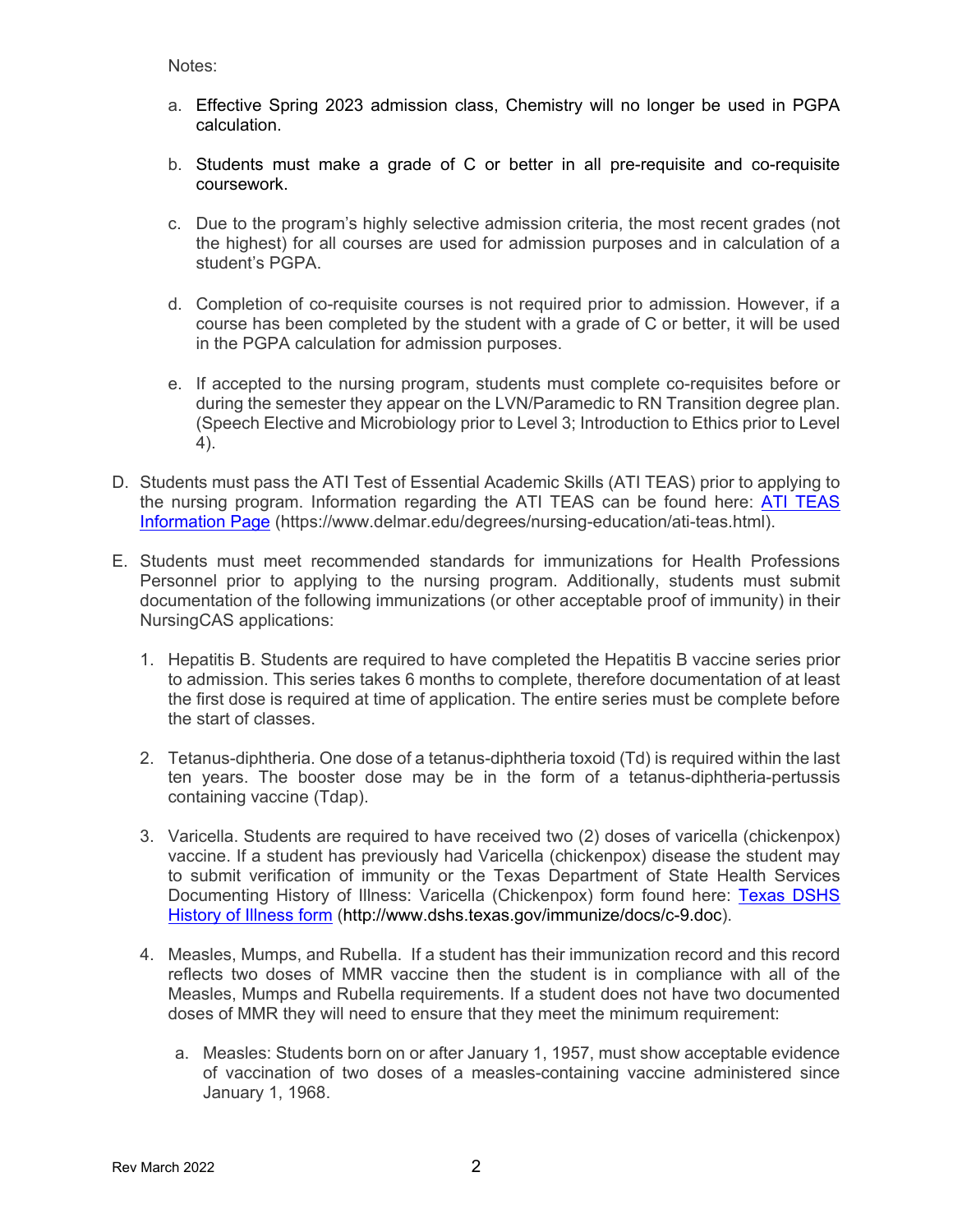- b. Mumps: Students born on or after January 1, 1957, must show acceptable evidence of vaccination of two doses of a mumps vaccine.
- c. Rubella: Students must show acceptable evidence of one dose of rubella vaccine.

For Measles, Mumps, Rubella, Hepatitis B and/or Varicella, serologic confirmation of immunity is acceptable. Confirmation should consist of a medical laboratory report that indicates immunity (commonly known as TITER test).

F. LVN/Paramedic to RN Transition students must submit proof of previous patient care experience using the required DNE form. The LVN/Paramedic Experience Verification Form must be completed by an employer supervisor and submitted in the student's NursingCAS application. Students may request the form by emailing [NurseEd@delmar.edu.](mailto:NurseEd@delmar.edu)

#### **PLEASE NOTE: Satisfactory compliance with the abovementioned minimum application requirements does not guarantee admission to the Del Mar Nursing Program.**

### **III. Admission Requirements After Acceptance**

Students must meet the following criteria after acceptance, but prior to admission, to the DNE LVN/Paramedic to RN Transition Program:

- A. Must complete and submit documentation of following as directed by the nursing department:
	- 1. Physical Examination

Evidence of good physical and mental health through a health screening documented on the standard departmental physical examination. Please note that failure to reveal a preexisting physical or mental illness could result in dismissal from the nursing program.

2. Negative PPD, chest X-ray with the last 12 months or other acceptable documentation of negative TB status.

Students with a positive PPD and a negative chest X-ray on admission into the program must complete a TB screening questionnaire annually while enrolled in the program. Students whose responses indicate possibility of TB infection must submit documentation of medical evaluation and treatment, if applicable. Students with a negative PPD on admission who convert to positive while enrolled in the program must submit documentation of medical evaluation and treatment.

Other acceptable blood tests for documentation of TB health status include QuantiFERON®–TB Gold In-Tube test (QFT-GIT) and T-SPOT®.TB test (T-Spot)

- Positive IGRA: A positive test result suggests that TB infection is likely. Additional testing is necessary and includes checking for signs and symptoms suggestive of TB disease, a chest x-ray, and, when indicated, examination of sputum or other clinical samples for the presence of TB.
- Negative IGRA: A negative test suggests that infection by TB bacteria is not likely. No additional testing is necessary.

A Negative PPD, or other acceptable test documenting negative TB health status, is required yearly thereafter by each student while enrolled in the program.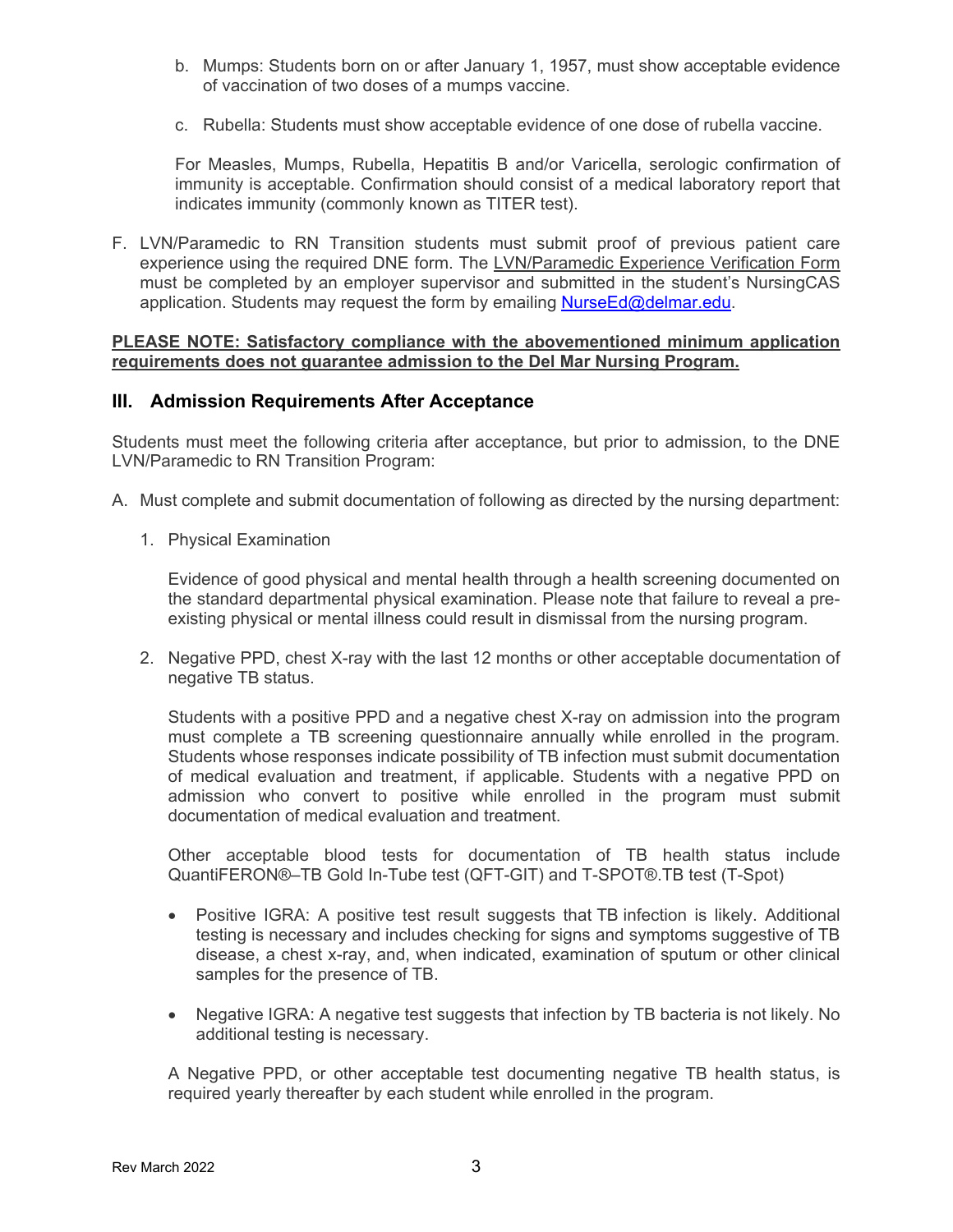#### 3. CPR Certification

Student must submit documentation of American Heart Association BLS Provider or American Red Cross CPR/AED for Professional Rescuers and Health Care Providers certification prior to admission. CPR Certification must be kept during the entirety of the nursing program.

4. Criminal Background Check

Verification of clearance from Texas Board of Nursing (TBON) DPS/FBI Criminal Background Check is required prior to the enrollment in program courses. Students will be given specific instructions on how to initiate the criminal background check after acceptance to the nursing program.

Nursing applicants who have been arrested, convicted of a crime other than a minor traffic violation, diagnosed with, treated, or hospitalized in the past five years for schizophrenia or other psychotic disorders, bipolar disorders, paranoid personality disorder, antisocial personality disorder, or borderline personality disorder, or addicted to or treated for the use of alcohol or any other drug within the past five years, may be required to petition the TBON for a declaratory order concerning their eligibility to take the licensing examination. If a declaratory order is necessary, students will be sent instructions by TBON after acceptance to the nursing program.

If a student does not receive TBON written clearance prior to JumpStart, they will have one year to obtain clearance and return to the program. After one year the student must reapply.

5. Weaver Reading Program

Student success throughout the program is of highest importance. There is a high correlation between reading comprehension and vocabulary knowledge and overall student success in the program. The Department of Nurse Education requires that all students selected for admission complete the Weaver Reading Program. This program helps identify areas that may need to be strengthened in reading comprehension and vocabulary knowledge. The Weaver Reading Program must be completed by the designated date, or the student will forfeit his/her acceptance into the nursing program.

6. Drug Screen

Students are required to pass a random drug screen prior to the beginning of the clinical experience in Level 1. Details regarding random drug screening during enrollment throughout the program will be provided during program orientation "Jump Start".

7. Flu Vaccine

While enrolled in the nursing program, students must receive and submit documentation of having received a seasonal flu vaccine annually. Additionally, student must submit evidence of current compliance with all health requirements to the nursing office. Professional documentation is required for medical contraindications to the health requirements.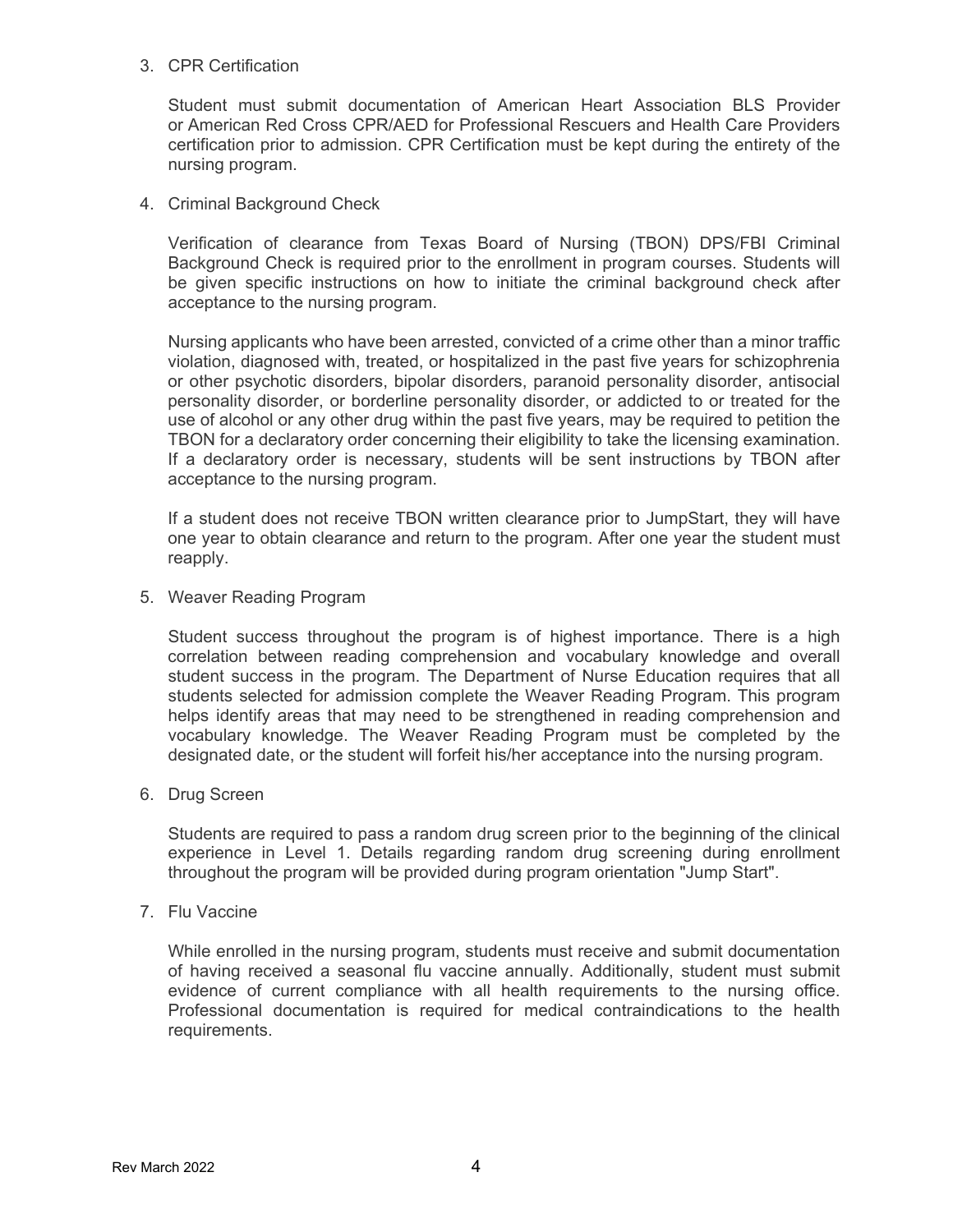# **IV. Application Guidelines**

LVN/Paramedic to RN students are accepted for admission to the DNE LVN/Paramedic to RN Transition Education Program during Fall semesters ONLY. The application deadline for the LVN/Paramedic to RN program is January 31<sup>st</sup> of the same year of anticipated admission.

All prospective Del Mar College nursing students must complete and submit applications for admission to the nursing program through NursingCAS. NursingCAS is an internet based, third party application service and is not affiliated with Del Mar College.

The links below are provided to assist students with completing applications.

[NursingCAS Homepage](https://nursingcas.liaisoncas.org/apply/) (https://nursingcas.liaisoncas.org/apply/)

[Preparing to Apply with NursingCAS](http://www.nursingcas.org/prepare-to-apply/) (http://www.nursingcas.org/prepare-to-apply/)

[NursingCAS Application Instructions](http://www.nursingcas.org/application-instructions/) (http://www.nursingcas.org/application-instructions)

[NursingCAS Applicant Help Center](https://help.liaisonedu.com/NursingCAS_Applicant_Help_Center) (https://help.liaisonedu.com/NursingCAS\_Applicant\_Help \_Center)

If an applicant has additional questions regarding the NursingCAS website or completing the online application, contact NursingCAS Customer Service using one of the following:

Phone: (617) 612-2880<br>Email: nursingcasinfo@ nursingcasinfo@nursingcas.org [Contact Form](https://www.nursingcas.org/contact/#contactform) (https://www.nursingcas.org/contact/#contactform)

Applicants must provide their NursingCAS ID Number and name in all communication. Allow up to 3 business days for NursingCAS to respond to your inquiry. NursingCAS will only discuss an application with the applicant. NursingCAS staff will not discuss an application with a parent, spouse, relative, friend, or employer.

# **V. Selection Process**

A. Admission Point System

Selection of students for admission to the nursing program is conducted utilizing an Admission Points system as follows:

1. Program Grade Point Average (PGPA) Points

PGPA Points will be awarded based on the student's PGPA at the time of application, as follows:

 $3.50 - 4.00 = 10$  points  $3.00 - 3.49 = 8$  points  $2.75 - 2.99 = 5$  points 2.50 - 2.74 = 3 points

Students may request a copy of the DNE PGPA Calculator by emailing [NurseEd@delmar.edu.](mailto:NurseEd@delmar.edu)